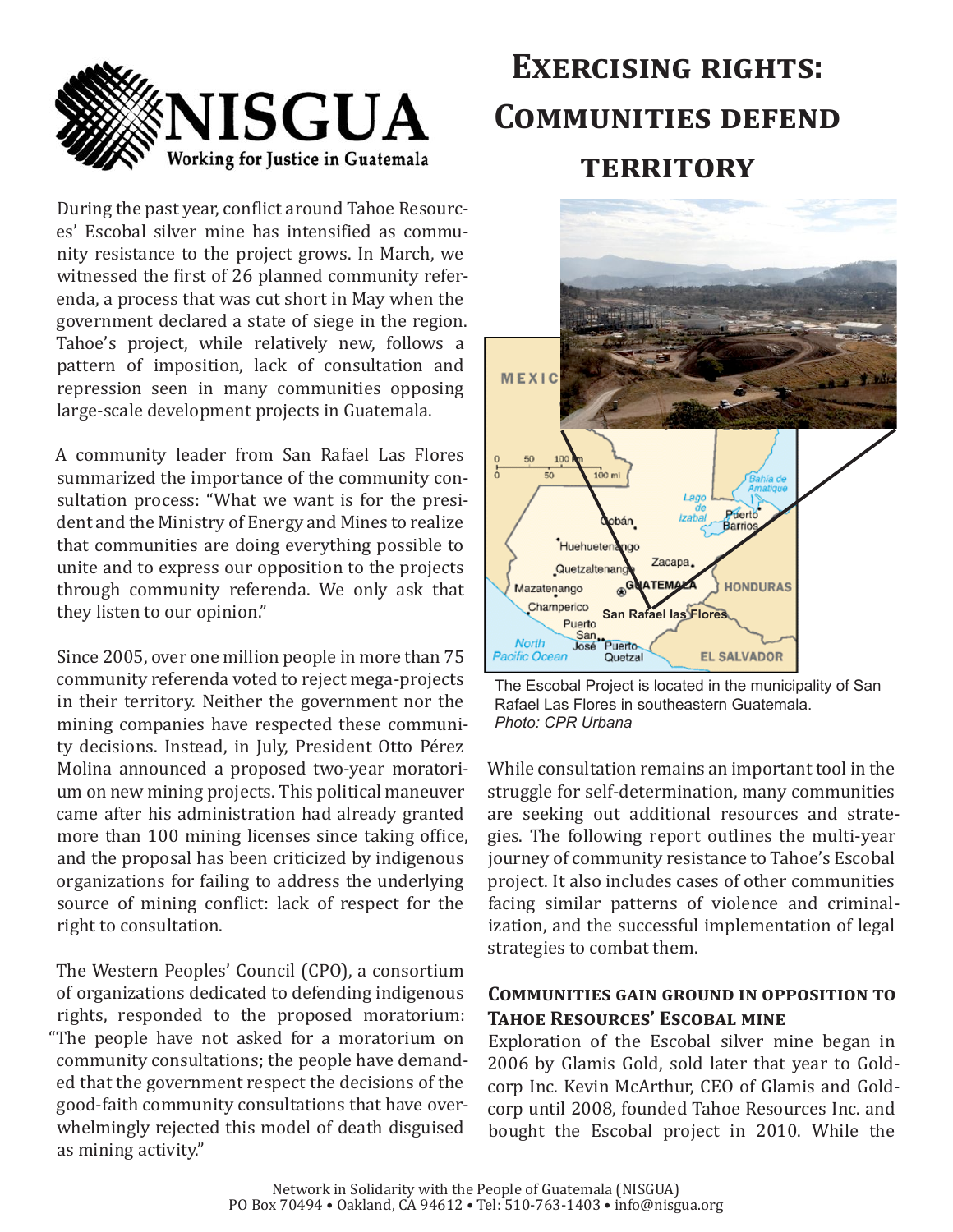Escobal project has changed hands many times. the real leadership has remained the same. McArthur is currently the CEO of Tahoe Resources, while Goldcorp Inc. owns 40% of the company's investment shares. The Escobal project is Tahoe's only mine and according to McArthur is "one of the highest, widest silver deposits in the world."

The similarities between Tahoe Resources and Goldcorp Inc. are reflected not only in their leadership and investment affinities but also in patterns of conflict and violence resulting from the companies' presence in communities. Both Canadian companies have faced complaints regarding the lack of consultation, violence and intimidation against community leaders, and environmental impacts on water sources and public health.



Community authorities count consultation results in Los Planes, San Rafael Las Flores. Photo: CPR Urbana

In 2011, four municipalities surrounding the Escobal project organized the first community consultations on the Escobal mine voting overwhelmingly against the silver project. Though the right to consultation is outlined in national and international law, the municipal authorities of San Rafael Las Flores denied citizens the right to a municipal-wide referendum. Nevertheless, communities persisted, and in early 2013 successfully carried out eight community-based referenda before the government

declared a state of siege in May 2013, effectively stymieing the democratic process.

"Minera San Rafael (Guatemalan subsidiary of Tahoe Resources) does not have the social license to operate and they are never going to have the social license to operate," stated Oscar Morales from the Committee in Defense of Life and Peace of San Rafael Las Flores

## LEGAL APPEALS SEEK TO REVOKE TAHOE **RESOURCES' LICENSE**

In addition to holding community referenda, more than 200 individuals from affected communities expressed their opposition by presenting legal objections to the project, as permitted under Guatemala's mining law. The objections were based on the mine's potential negative impacts on community water supplies. Shortly before announcing the granting of Tahoe's final license on April 3, 2013. government officials notified community members that their objections had been dismissed.

One of the complainants, Quelvin Jiménez, community leader and member of the Xinca Parliament. appealed the dismissal, as his complaint had not been investigated before the license was granted. A federal court in Guatemala City upheld Quelvin's appeal, ruling that the Ministry of Energy and Mines subverted due process in approving Tahoe's license and ordered the ministry to review his complaint.

Formed on the International Day of Indigenous Peoples in 2002, the indigenous Xinca Parliament unites 13 organizations and represents 20 Xinca communities in Santa Rosa, Jutiapa and Jalapa, who work to unite and defend rights of the Xinca people.

Communities and their allies opposing the Escobal project believe the court's decision demonstrates that the license approval process was flawed.

#### **NISGUA Advocacy and Action**

**April 2013**: Denounced approval of license amidst ongoing violence and submitted petition with 4,000+ signatures calling on authorities to conduct a thorough investigation into the violence

May 2013: Released investor alert to key financial analysts and shareholders of Tahoe Resources

**June 2013**: Participated in submission of complaint to the Ontario Securities Commission regarding Tahoe's failure to disclose vital information

**June 2013**: Delivered letter to President Molina signed by 30 organizations calling for revocation of the Tahoe license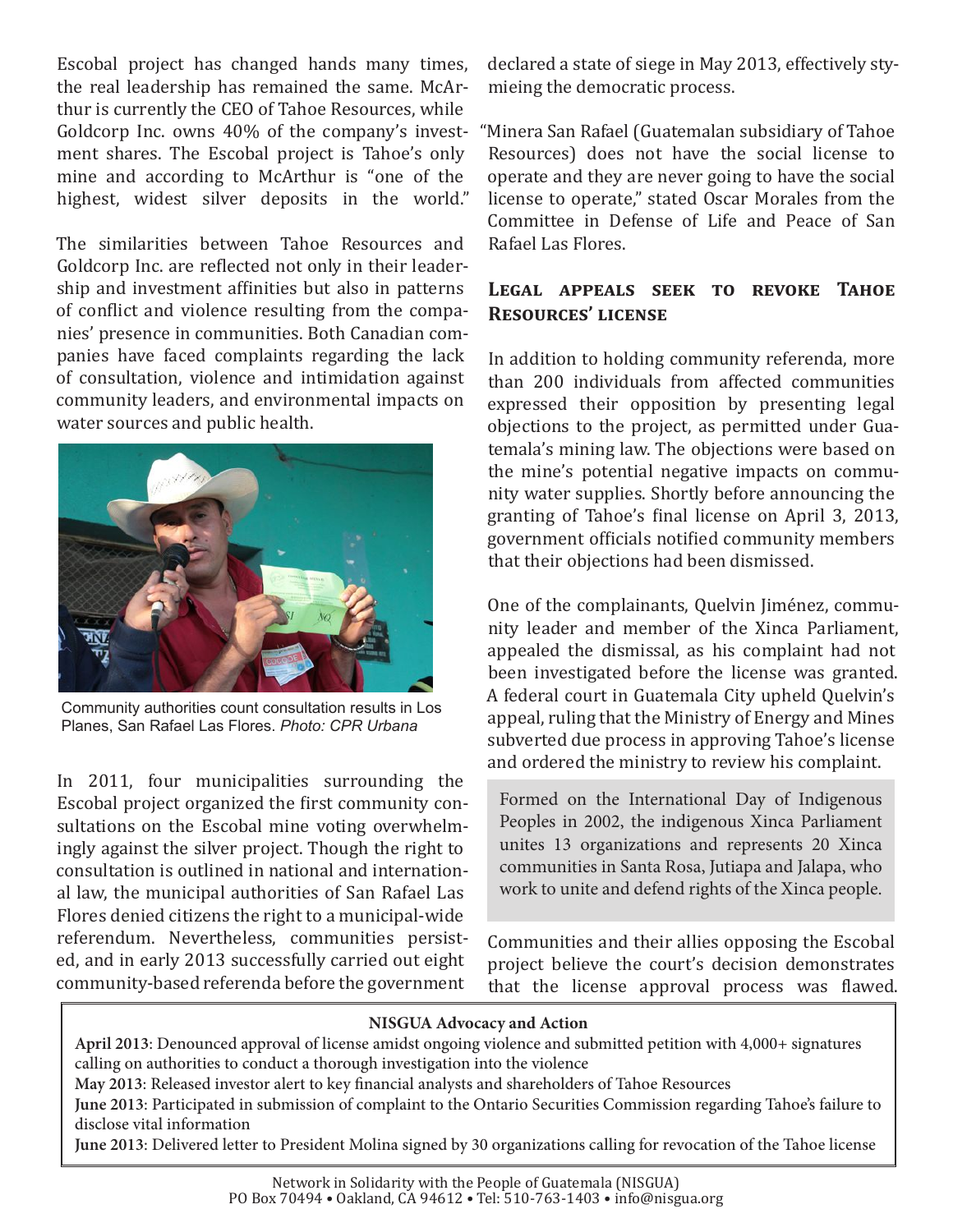According to analysis by the Center for Legal, Social and Environmental Action in Guatemala (CALAS), the court's decision should invalidate the license and suspend the project as Guatemala's mining law states that a project cannot receive an exploitation license if complaints are still pending.

Tahoe Resources has appealed the ruling, sending the decision on the future of the project to Guatemala's Constitutional Court. While the impacts of the appeals court decision are still unclear, the ruling underscores the lack of government respect for due process and regard for the concerns of affected communities in favor of the interests of multinational firms, such as Tahoe.

## **CRIMINALIZATION ATTEMPTS TO DELEGITIMIZE SOCIAL PROTEST**

While the appeals court decision represents an important step in the ongoing struggle in defense of territory, the systematic criminalization of those opposing mega-projects continues in San Rafael Las Flores and across Guatemala.

During the last year, there have been more than 70 legal processes filed against community members opposing the Escobal mine. The majority of these complaints were filed by individuals working for or associated with Tahoe Resources.

- Nov 2011 Local manager for Minera San Rafael accuses seven community members for crimes including kidnapping and terrorism. All charges were found to be without merit.
- Mar 2012 Mine employee files charges against two community leaders attempting to organize municipal-wide referenda in San Rafael.

• Sep 2012 – 26 people arrested during protest outside mine site. More than six months later all were cleared of charges.

• Apr 2013 - 26 arrested after National Civil Police violently evicted a peaceful encampment outside the mine site. All charges were dropped.

• May 2013 - 18 arrest warrants issued, 12 homes raided and 6 arrested as a result of the state of siege.

Scores of legal processes have been launched against leaders defending territory, not only in San Rafael but also throughout the country, demon-

#### **Repression & criminalization in Huehuetenango**

As Santa Cruz Barillas celebrated the provisional release of community leader and ADH member Rubén Herrera from prison at the end of May, legal persecution continues against community members for their resistance to the hydro-electric project.

On August 29, Saúl Aurelio Méndez Muñoz and Antonio Rogelio Velásquez López were detained outside a Guatemala City courthouse where they had arrived for a hearing to officially dismiss a prior accusation against them. Since the state of siege in Barillas in May 2012, the state and the Spanish company behind the project have strategically used criminalization against respected community leaders to counteract social organizing against the project.



Antonio Rogelio Velásquez López pictured above with his\$family.\$*Photo:&Prensa&Comunitaria*

strating a disturbing trend in which companies and their allies manipulate the justice system to undermine community resistance. This misuse of the system impacts families and local communities, potentially exposing them to greater levels of violence, while stigmatizing and marginalizing community resistance.

The role of international solidarity continues to be important, particularly as the criminalization of peaceful protest intensifies in Guatemala. In the words of the Departmental Assembly of Huehuetenango (ADH): "In a very special way, we want to express our thanks for the show of solidarity with our cause. We are confident that this solidarity encourages and strengthens us to continue fighting."